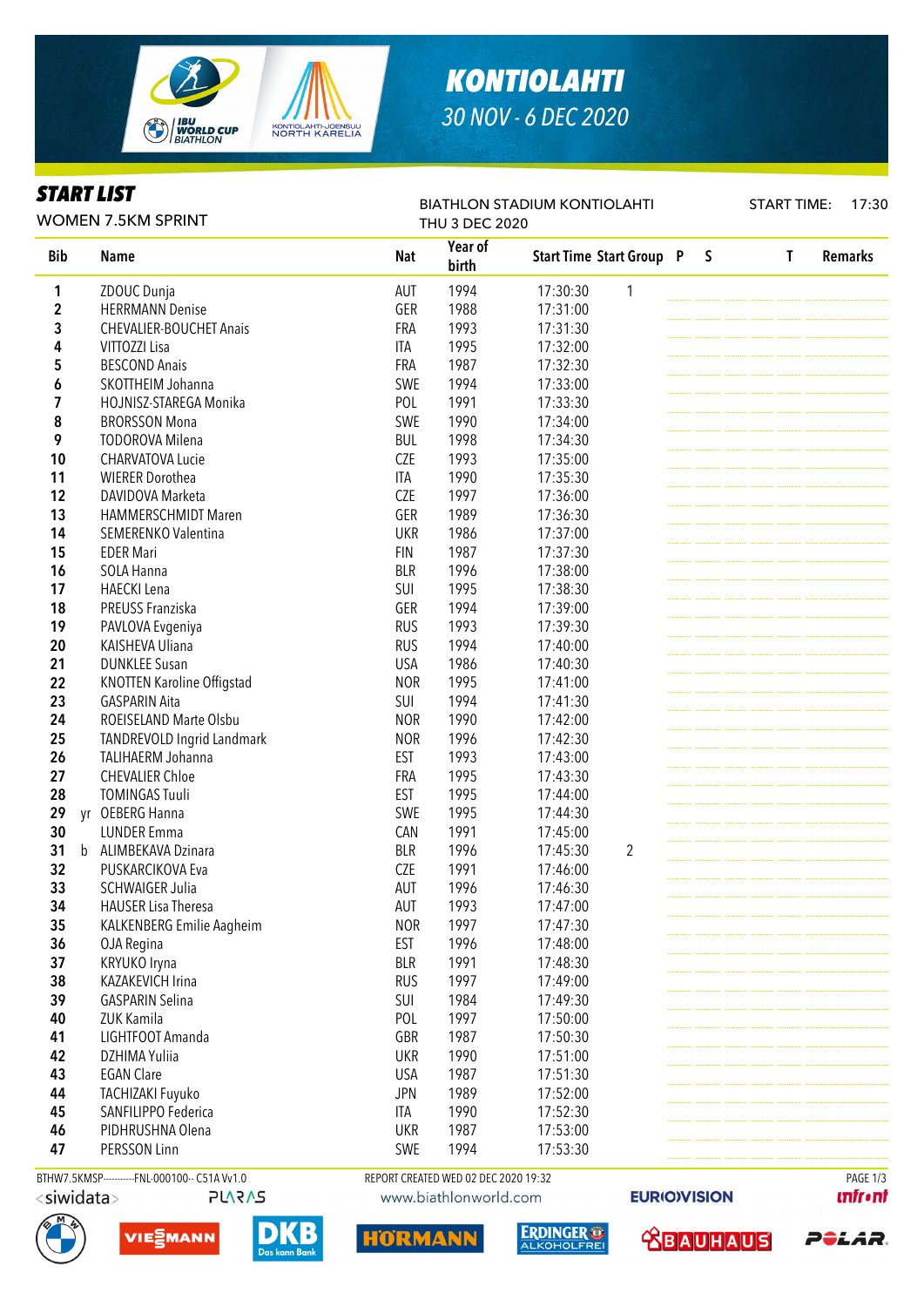

# *KONTIOLAHTI 30 NOV - 6 DEC 2020*

#### *START LIST*

BIATHLON STADIUM KONTIOLAHTI

START TIME: 17:30

|            | <b>WOMEN 7.5KM SPRINT</b>                     |            | <b>THU 3 DEC 2020</b>                |                                 |   |              |              |                |
|------------|-----------------------------------------------|------------|--------------------------------------|---------------------------------|---|--------------|--------------|----------------|
| <b>Bib</b> | <b>Name</b>                                   | <b>Nat</b> | Year of<br>birth                     | <b>Start Time Start Group P</b> |   | $\mathsf{S}$ | $\mathsf{T}$ | <b>Remarks</b> |
| 48         | <b>BRAISAZ-BOUCHET Justine</b>                | FRA        | 1996                                 | 17:54:00                        |   |              |              |                |
| 49         | MIRONOVA Svetlana                             | <b>RUS</b> | 1994                                 | 17:54:30                        |   |              |              |                |
| 50         | <b>OEBERG Elvira</b>                          | SWE        | 1999                                 | 17:55:00                        |   |              |              |                |
| 51         | <b>HINZ Vanessa</b>                           | GER        | 1992                                 | 17:55:30                        |   |              |              |                |
| 52         | MAGNUSSON Anna                                | SWE        | 1995                                 | 17:56:00                        |   |              |              |                |
| 53         | <b>KRUCHINKINA Elena</b>                      | <b>BLR</b> | 1995                                 | 17:56:30                        |   |              |              |                |
| 54         | LESCINSKAITE Gabriele                         | LTU        | 1996                                 | 17:57:00                        | 3 |              |              |                |
| 55         | LIE Lotte                                     | BEL        | 1995                                 | 17:57:30                        |   |              |              |                |
| 56         | <b>GASPARIN Elisa</b>                         | SUI        | 1991                                 | 17:58:00                        |   |              |              |                |
| 57         | KADEVA Daniela                                | <b>BUL</b> | 1994                                 | 17:58:30                        |   |              |              |                |
| 58         | ZBYLUT Kinga                                  | POL        | 1995                                 | 17:59:00                        |   |              |              |                |
| 59         | RIEDER Christina                              | AUT        | 1993                                 | 17:59:30                        |   |              |              |                |
| 60         | <b>COLEBOURN Jillian Wei-Lin</b>              | AUS        | 1995                                 | 18:00:00                        |   |              |              |                |
| 61         | <b>BELCHENKO Yelizaveta</b>                   | KAZ        | 1996                                 | 18:00:30                        |   |              |              |                |
| 62         | LIEN Ida                                      | <b>NOR</b> | 1997                                 | 18:01:00                        |   |              |              |                |
| 63         | LARDSCHNEIDER Irene                           | ITA        | 1998                                 | 18:01:30                        |   |              |              |                |
| 64         | <b>BEAUDRY Sarah</b>                          | CAN        | 1994                                 | 18:02:00                        |   |              |              |                |
| 65         | <b>BLASHKO Darya</b>                          | <b>UKR</b> | 1996                                 | 18:02:30                        |   |              |              |                |
| 66         | FROLINA Anna                                  | <b>KOR</b> | 1984                                 | 18:03:00                        |   |              |              |                |
| 67         | LAARI Sanna                                   | <b>FIN</b> | 1990                                 | 18:03:30                        |   |              |              |                |
| 68         | SABULE Annija Keita                           | LAT        | 1997                                 | 18:04:00                        |   |              |              |                |
| 69         | AVVAKUMOVA Ekaterina                          | <b>KOR</b> | 1990                                 | 18:04:30                        |   |              |              |                |
| 70         |                                               | KAZ        | 1989                                 |                                 |   |              |              |                |
|            | <b>KLIMINA Darya</b>                          |            |                                      | 18:05:00                        |   |              |              |                |
| 71         | <b>STREMOUS Alina</b>                         | MDA        | 1995                                 | 18:05:30                        |   |              |              |                |
| 72         | <b>MAEDA Sari</b>                             | <b>JPN</b> | 1990                                 | 18:06:00                        |   |              |              |                |
| 73         | <b>KLEMENCIC Polona</b>                       | SLO        | 1997                                 | 18:06:30                        |   |              |              |                |
| 74         | <b>COLOMBO Caroline</b>                       | FRA        | 1996                                 | 18:07:00                        |   |              |              |                |
| 75         | JISLOVA Jessica                               | <b>CZE</b> | 1994                                 | 18:07:30                        |   |              |              |                |
| 76         | REID Joanne                                   | <b>USA</b> | 1992                                 | 18:08:00                        |   |              |              |                |
| 77         | <b>EINFALT Lea</b>                            | SLO        | 1994                                 | 18:08:30                        |   |              |              |                |
| 78         | <b>HETTICH Janina</b>                         | GER        | 1996                                 | 18:09:00                        |   |              |              |                |
| 79         | <b>GAIM Grete</b>                             | EST        | 1993                                 | 18:09:30                        |   |              |              |                |
| 80         | <b>BANKES Megan</b>                           | CAN        | 1997                                 | 18:10:00                        |   |              |              |                |
| 81         | <b>MINKKINEN Suvi</b>                         | <b>FIN</b> | 1994                                 | 18:10:30                        |   |              |              |                |
| 82         | <b>HORVATOVA Henrieta</b>                     | <b>SVK</b> | 1999                                 | 18:11:00                        |   |              |              |                |
| 83         | MACHYNIAKOVA Veronika                         | <b>SVK</b> | 1997                                 | 18:11:30                        |   |              |              |                |
| 84         | <b>VORONINA Tamara</b>                        | <b>RUS</b> | 1995                                 | 18:12:00                        |   |              |              |                |
| 85         | <b>GONTIER Nicole</b>                         | ITA        | 1991                                 | 18:12:30                        | 4 |              |              |                |
| 86         | KOCERGINA Natalja                             | LTU        | 1985                                 | 18:13:00                        |   |              |              |                |
| 87         | JANKA Erika                                   | <b>FIN</b> | 1995                                 | 18:13:30                        |   |              |              |                |
| 88         | <b>ECKHOFF Tiril</b>                          | <b>NOR</b> | 1990                                 | 18:14:00                        |   |              |              |                |
| 89         | <b>GOREEVA Anastasiia</b>                     | <b>RUS</b> | 1999                                 | 18:14:30                        |   |              |              |                |
| 90         | <b>IRWIN Deedra</b>                           | <b>USA</b> | 1992                                 | 18:15:00                        |   |              |              |                |
| 91         | <b>INNERHOFER Katharina</b>                   | AUT        | 1991                                 | 18:15:30                        |   |              |              |                |
| 92         | VOBORNIKOVA Tereza                            | <b>CZE</b> | 2000                                 | 18:16:00                        |   |              |              |                |
| 93         | KOLOMIYETS Alina                              | KAZ        | 1991                                 | 18:16:30                        |   |              |              |                |
| 94         | ZDRAVKOVA Maria                               | <b>BUL</b> | 1998                                 | 18:17:00                        |   |              |              |                |
|            |                                               |            |                                      |                                 |   |              |              |                |
|            | BTHW7.5KMSP-----------FNL-000100-- C51A Vv1.0 |            | REPORT CREATED WED 02 DEC 2020 19:32 |                                 |   |              |              | PAGE 2/3       |









HÖRMA



**EURIOVISION** 



POLAR.